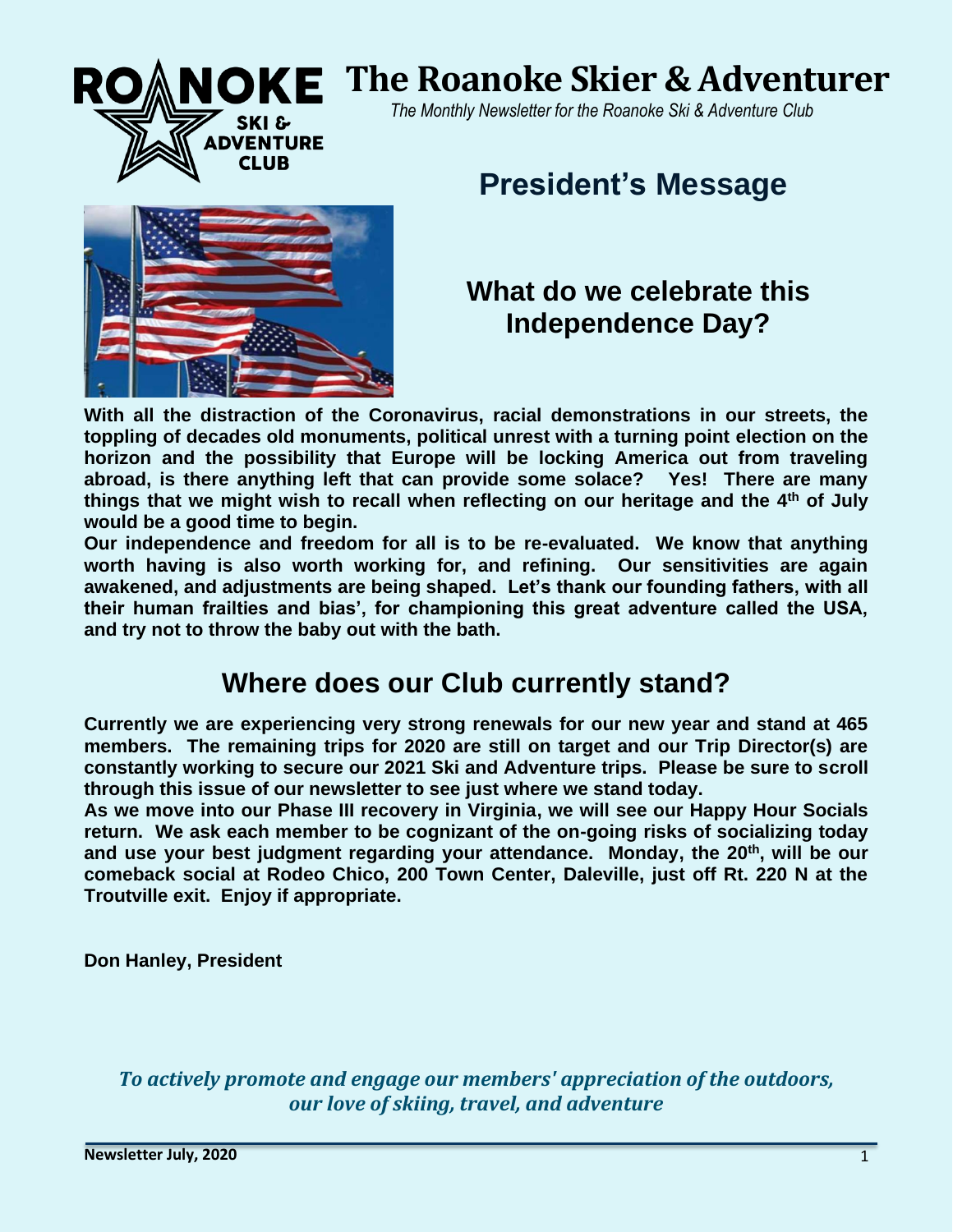# **[Upcoming Events:](https://roanokeskiclub.org/events)**

Be on the lookout and/or Save the Date!

# **JULY**

#### **Event**

Nothing planned yet.

#### **Happy Hours**

- Monday, July 20, 5:30pm
- Rodeo Chico
- 200 Town Center, in Daleville Town Center off Rt 220N
- Daleville, VA
- Hosted by Emily Hurst



# **Future Events - AUGUST**

#### **Happy Hour**

*.*

Wednesday, August 19, 5:30 pm Mac and Bob's 316 East Main Street, Salem Emily Hurst hosting

*Individual members can assess their own risk with regards to participating in RSAC activities, as we enter Phase 3 on Wednesday, July 1*

**Leon Vinci, Activities Director**

**Keep an eye on the Facebook page for last minute events we may put together! Click the dates to easily add the events to your Google calendar!**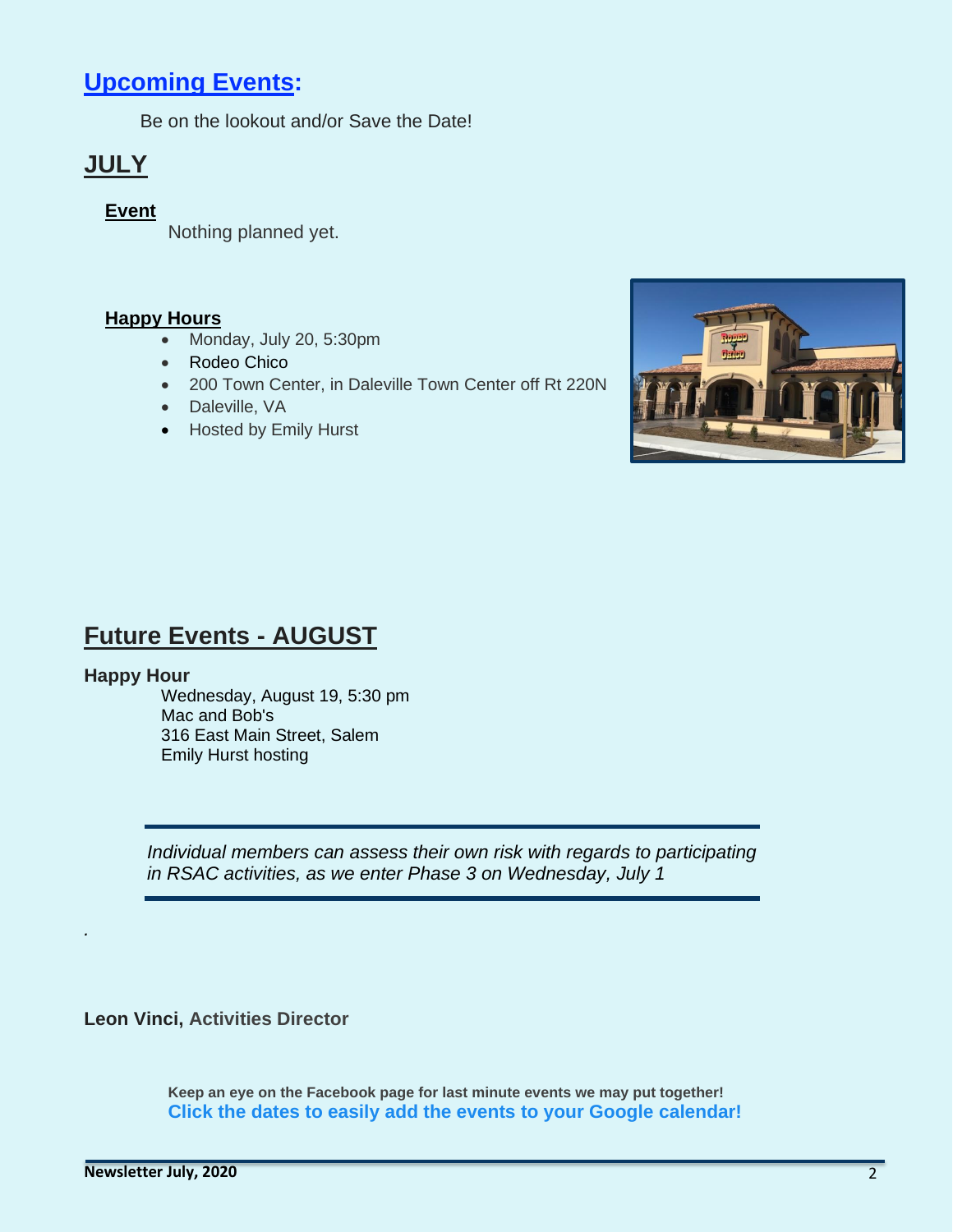

#### **2020 and 2021 Trip Update**

**We are in what seems to be daily contact with our Trip Providers to stay abreast of the COVID virus internationally as well as our domestic situation. As of now all trips are scheduled to go as planned or rebooked.**

**For next year (2021) we are planning two very exciting Adventure trips that will be rolled out for your sign up within the next couple of weeks.**

- **In June, we will fly to Bozeman, Montana to do some exploration of Yellowstone and Grand Teton National Parks.**
- **In August, we will travel to Vancouver for an amazing Rocky Mountaineer Silver class trip to Jasper and then luxury motor coach travel from Jasper to Calgary visiting Banff, Lake Louise, and other exciting places along the way.**

**Many exciting activities are planned on both trips including river rafting, Horseback riding, Ziplines, fly fishing on the Yellowstone-Grand Teton trip, and scenic rail rides, boat cruises, riding the ATV Ice Explorer and other activities on the Canadian Rail and Luxury Coach trip.**

**We are also set for our three western ski trips in 2021--Copper Mountain and Winter Park as individual or back to back trip options and Solitude/Brighton ski resorts.**

**Please monitor your email and our website for more information in the coming weeks.**

**Bill Fleshman Trip Director**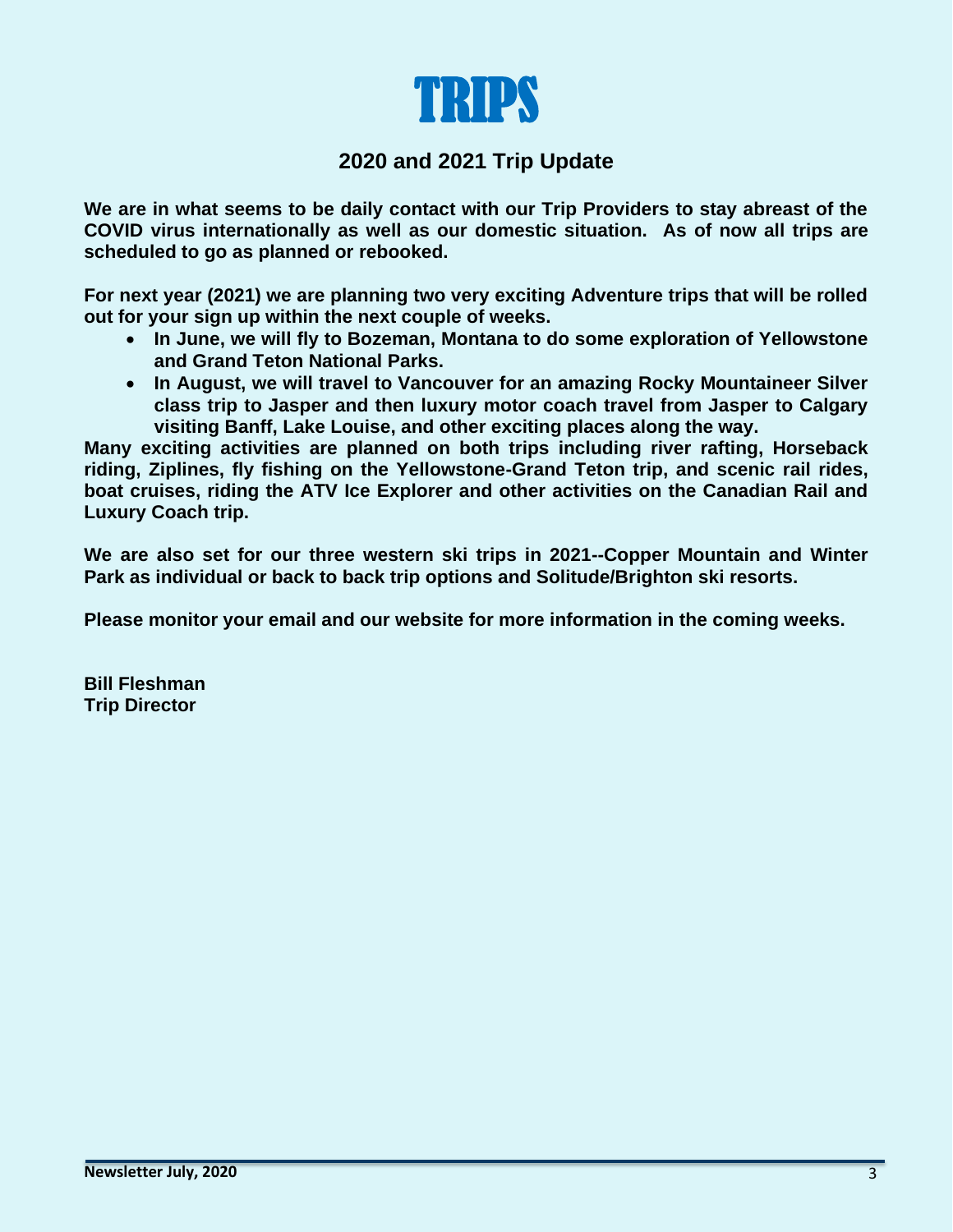# **2021 SKI TRIP NEWS!**

**Your RSAC has planned an exciting 2021 ski season. We secured 3 Western Ski Trips, all at IKON destinations. Our schedule includes:**

**January 30th - February 6th , Utah staying on the mountain at Solitude Resort with the opportunity to ski Solitude, Brighton, Snowbird and Alta.**

**February 21st - February 28th , Colorado (Sunday to Sunday) Winter Park which features over 3,000 acres of award-winning terrain and has been named Colorado's Top Adventure Town two years in a row.**

**February 28th - March 5th , Colorado (Sunday to Friday) Copper Mountain offering the best of Colorado skiing and a village with a laid-back inclusive vibe.**

**February 21st - March 5th , Colorado, 2 Week Ski Trip (Sunday to Friday) Combined Winter Park and Copper Mountain can be booked for a 12-day trip.**

**All ski trip offerings will have a lenient trip cancellation policy allowing members to sign-up for trips this spring and summer to reserve space, with plenty of time through the fall to make changes and cancel without penalty.**

**Marla Kemsey Assistant Trip Director for Ski Trips [marlakemsey1@gmail.com](mailto:marlakemsey1@gmail.com)**

**Bill Fleshman Trip Director [Bill.fleshman1@gmail.com](mailto:Bill.fleshman1@gmail.com)**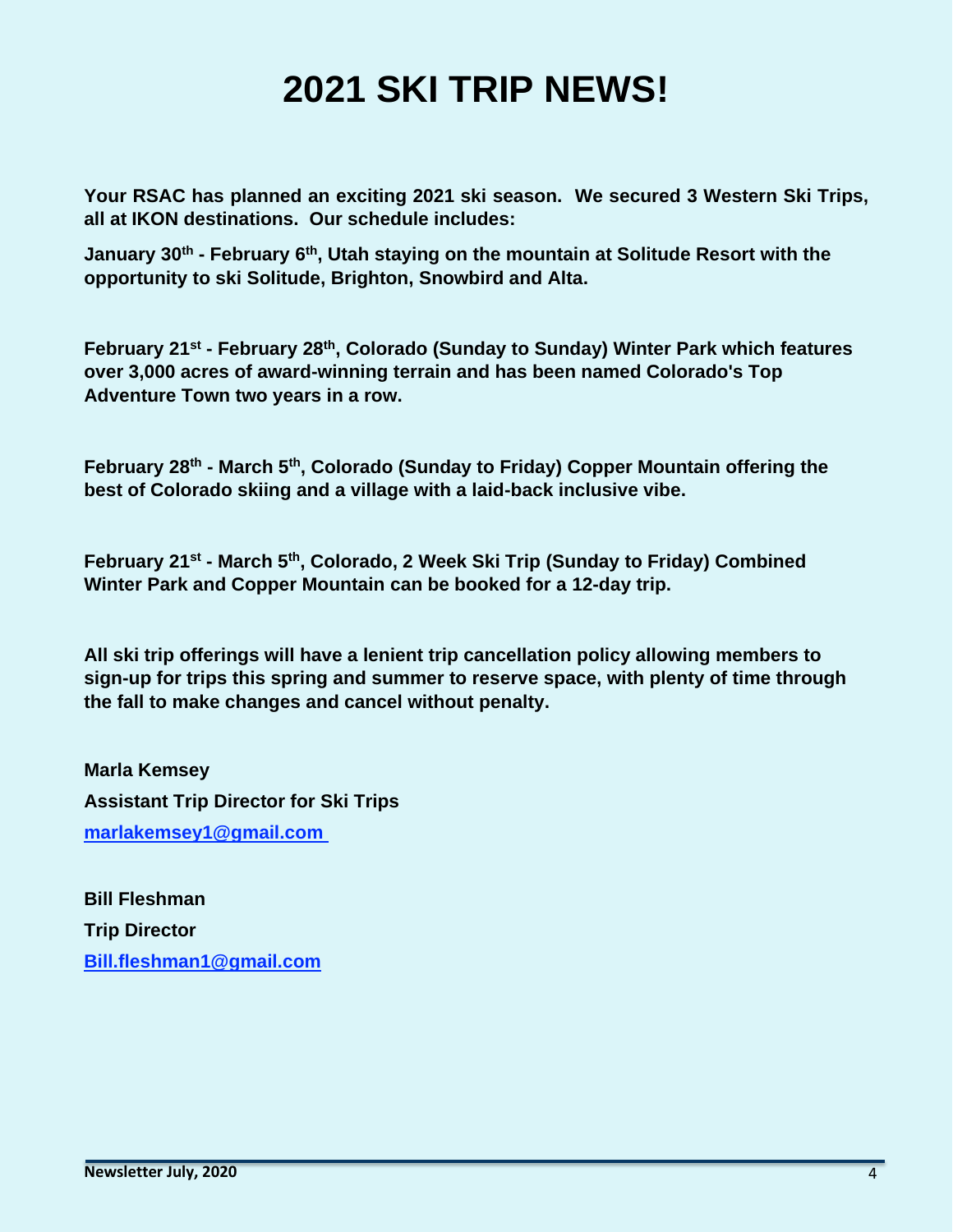# **TRIP LINEUP FOR 2020**

**The following is a summary of the remaining 2020 trips. More detail is posted on the website, [http://roanokeskiclub.org/trips.htm.](http://roanokeskiclub.org/Trips)** 

| <b>Adventure Trips</b>                     |
|--------------------------------------------|
| <b>Lisbon/Douro River Cruise</b>           |
| <b>Lisbon/Douro River Cruise</b>           |
| <b>New Zealand and Sydney Adventure</b>    |
| <b>Alps/Lakes of Switzerland and Italy</b> |

**Dates Trip Leader(s) Lisbon/Douro River Cruise Oct. 27-Nov.7, 2020 Dudley Parks Lisbon/Douro River Cruise Nov. 2-13, 2020 Bob Strickland Alps/Lakes of Switzerland and Italy Sept 5-15, 2021 Bill Fleshman**

**Nov. 1-13, 2020 Dave Cohan/Dave Harrison** 

# 2020 TRIPS

# **SkiBig3 BANFF – LAKE LOUISE, CANADA**



**January 25 – February 1, 2020**

**Trip Leader: Jack & Deb Orsinger [jack.orsinger@gmail.com](mailto:jack.orsinger@gmail.com)**

#### **COMPLETED!**

**Read Summary in March issue**



# **ASPEN - SNOWMASS, CO**



**February 22 - 29, 2020**

**Trip Leader: Marla Kemsey**

#### **COMPLETED!**

**Read Summary in April issue**

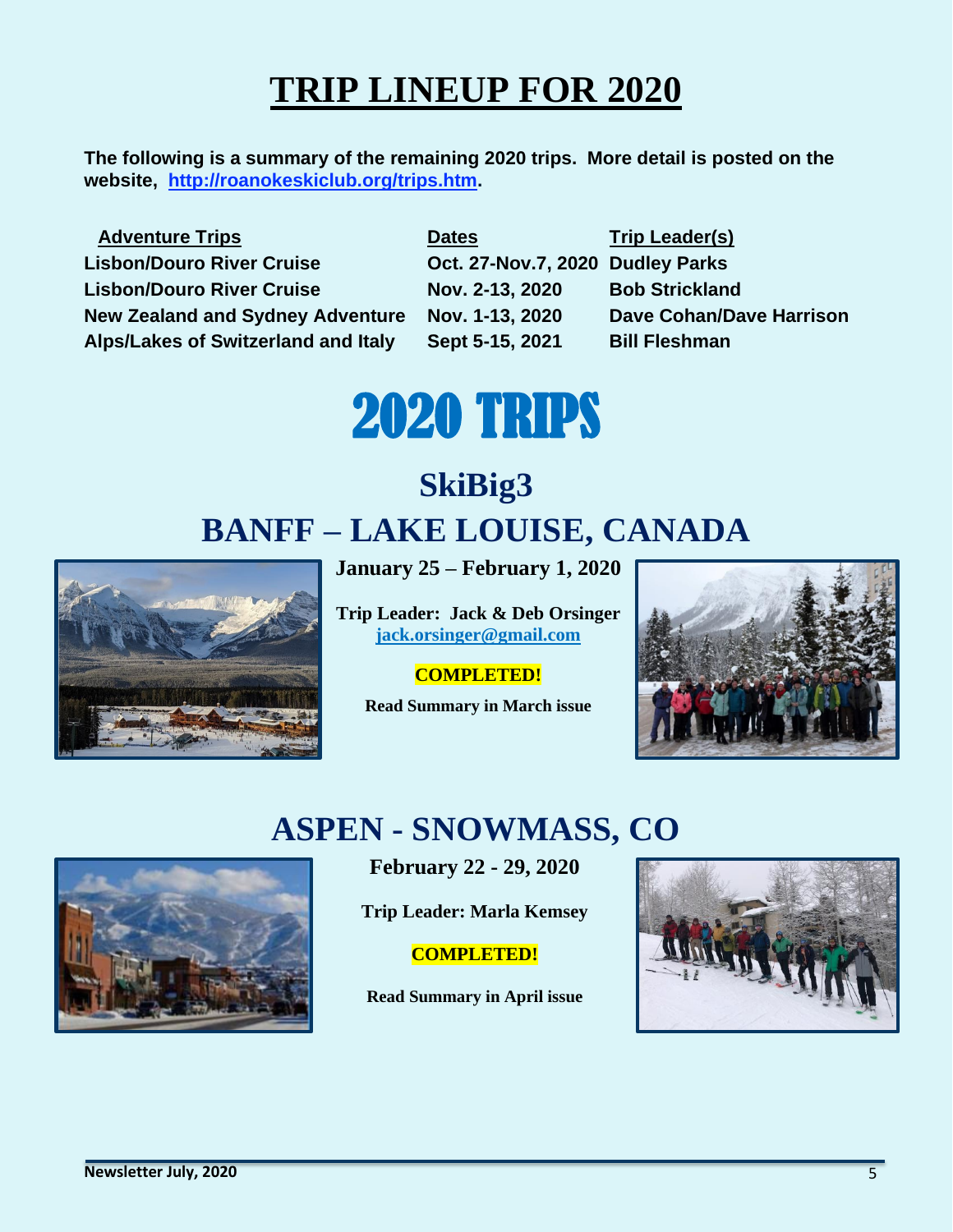

# **STEAMBOAT, CO**

**February 29 - March 7, 2020**

**Trip Leader: Marla Kemsey [marlakemsey1@gmail.com](mailto:marlakemsey1@gmail.com)**

#### **COMPLETED!**

**Read Summary in April issue**



# **Two back-to-back weeks Ski ASPEN - SNOWMASS, & STEAMBOAT, CO**



**February 22 – March 7, 2020**

**Trip Leader: Marla Kemsey [marlakemsey1@gmail.com](mailto:marlakemsey1@gmail.com)**

**COMPLETED! See summaries in April issue.**





# **BIG SKY, MT March 14 - March 21, 2020**

**Trip Leader: Steve Worman [sworman@gmail.com](mailto:sworman@gmail.com)**

#### **COMPLETED!**

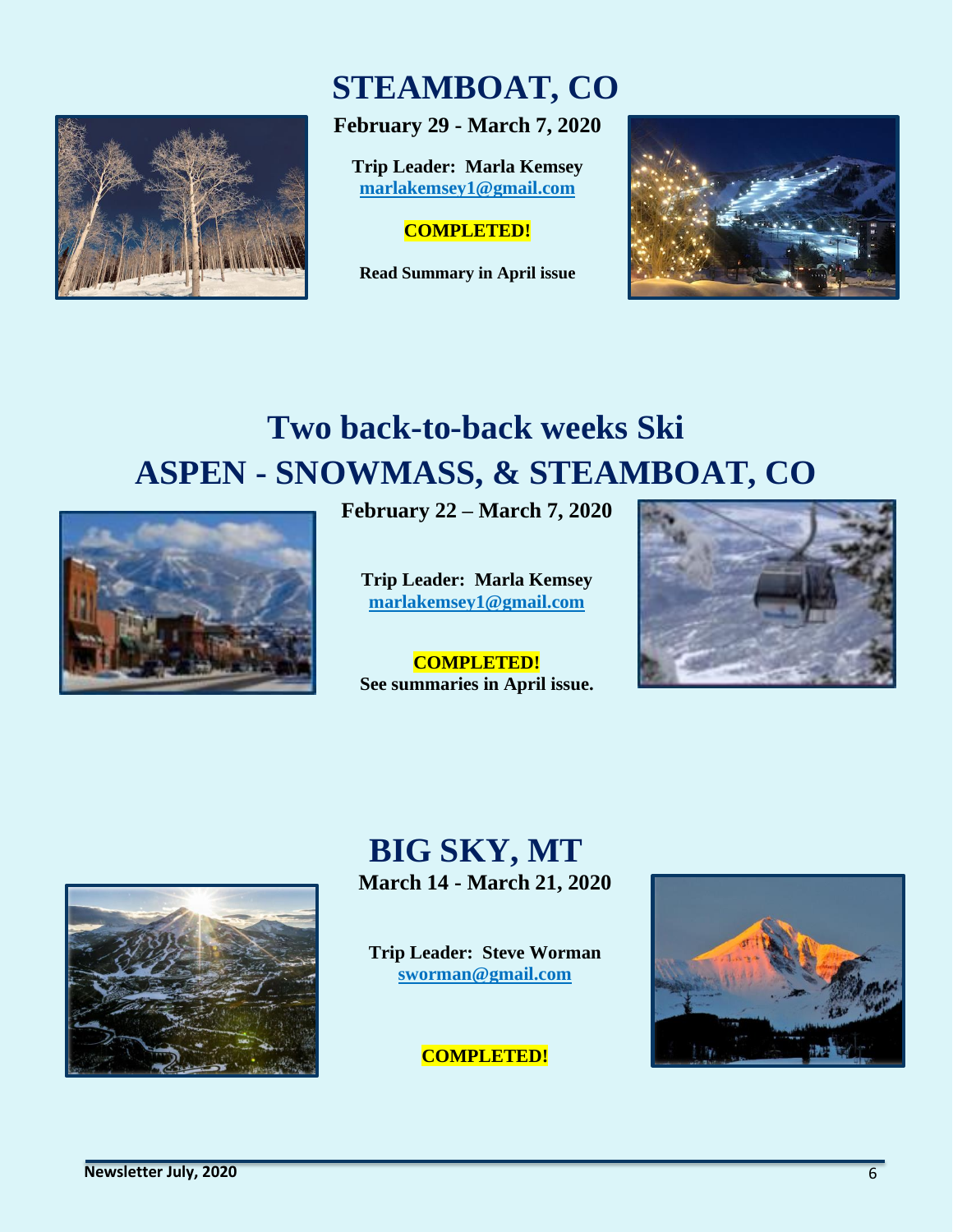# **PORTUGAL – DOURO RIVER CRUISE**

**GROUP 1 Nov. 2 – Nov.13, 2020 GROUP 2 Oct. 27 – Nov. 7, 2020**

**\$3,760 per person dbl. occ**

**Trip Leaders: Bob Strickland (Gp.1) [bobtwo02@gmail.com](mailto:bobtwo02@gmail.com)**

**Dudley Parks (Gp.2) [sdparks4@msn.com](mailto:sdparks4@msn.com)**

**Spaces available. Contact Trip Leaders!** 





# **ALPS/LAKES of SWITZERLAND & ITALY**

#### **September 5-15, 2021**

**\$3,992 per person dbl. occ**

**Trip Leader: Bill Fleshman [bill.fleshman1@gmail.com](mailto:bill.feshman1@gmail.com)**

**Sold Out – Wait List – Contact Trip Leader!**



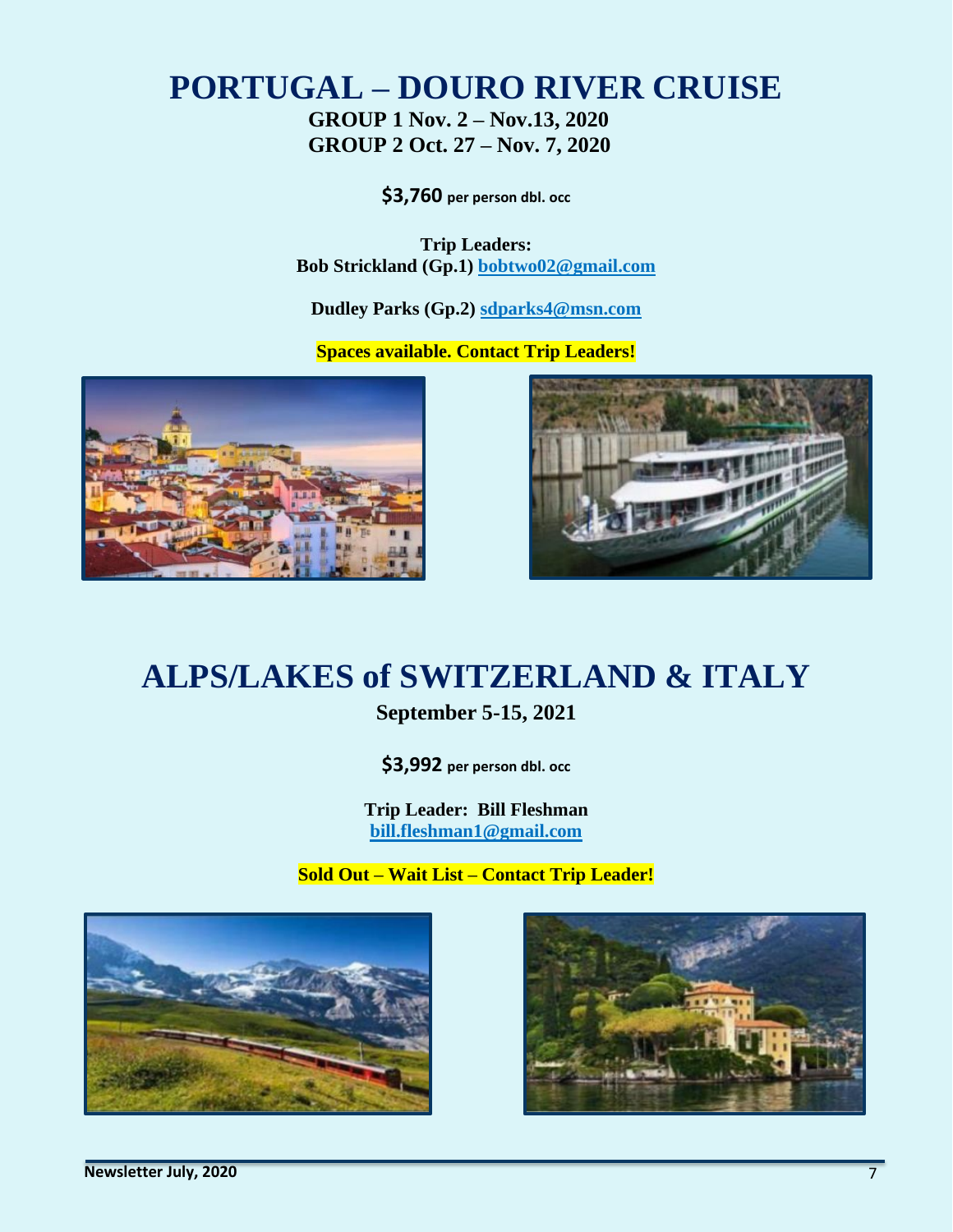# **NEW ZEALAND & SYDNEY ADVENTURE November 1-13, 2020**

**\$4,375 per person dbl. occ + Air (approx. \$1850)**

#### **Trip Leaders: Dave Cohan / Dave Harrison [dcohan@associatedasphalt.com](mailto:dcohan@associatedasphalt.com)**

**Sold Out – Wait List – Contact Trip Leader!**



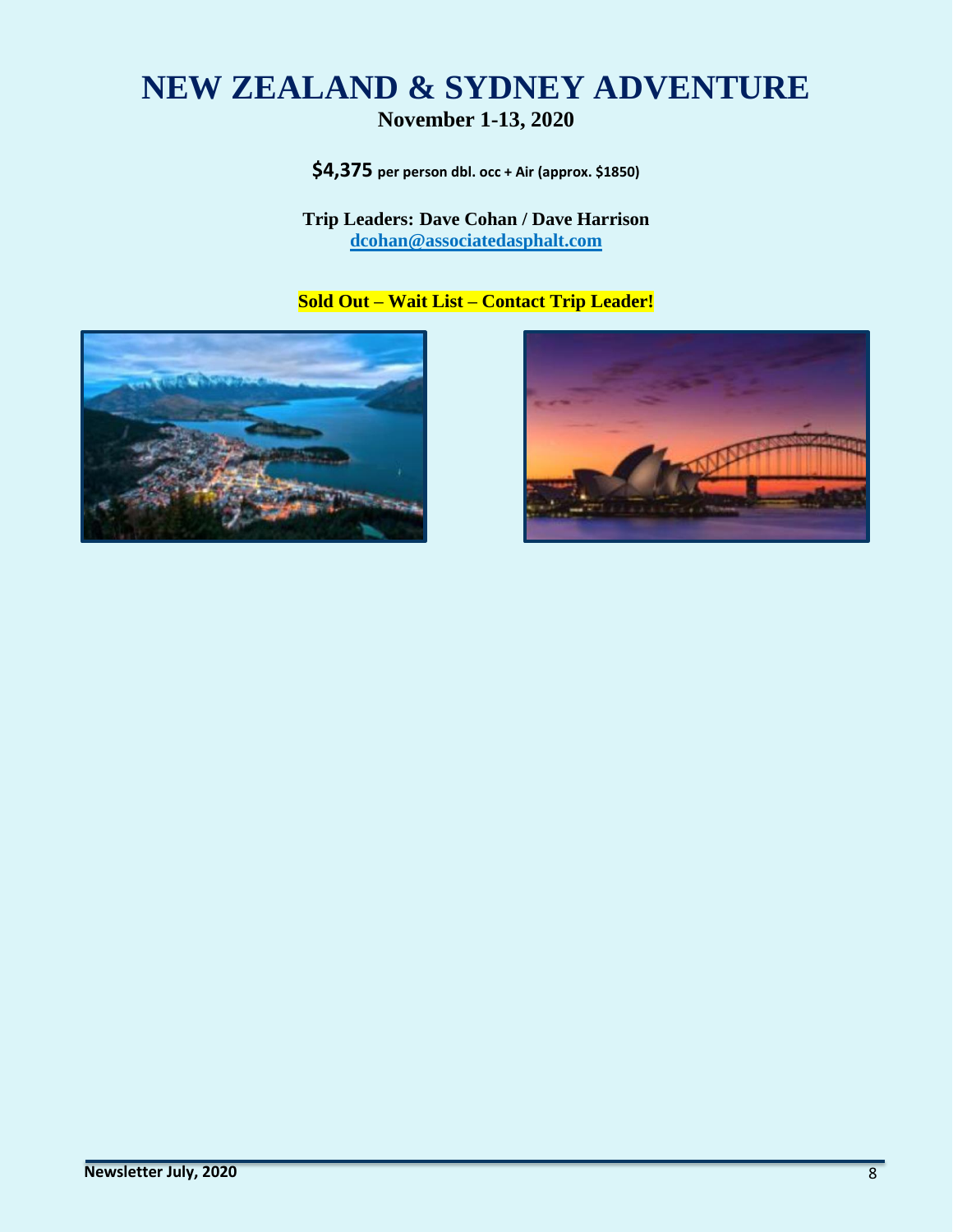# **FOR SALE**

# "CONDO" at Snowshoe, WV

Gordon Hamilton's one-bedroom condo, No. 5410 in Silver Creek Lodge is for sale.

For details please see Red Oak Realty listing at:

[https://www.property4u.com/property/6014-5410-](https://www.property4u.com/property/6014-5410-Silver-Creek-Snowshoe-WV-26209.d.htm) [Silver-Creek-Snowshoe-WV-26209.d.htm](https://www.property4u.com/property/6014-5410-Silver-Creek-Snowshoe-WV-26209.d.htm)

# "CONDO" at Snowshoe, WV

Karen Cecil's Shamrock condo - 2 Bedroom, 2.5 Baths 2 Kitchens, W/D, FP, Deck. Rents as 2 Bd or 1Bd & Efficiency Lock-off.

Contact [realestate@FirstTracts.com](mailto:realestate@FirstTracts.com) for details

[https://www.firsttracts.com/mls/property.cfm?mlsi](https://www.firsttracts.com/mls/property.cfm?mlsid=31&wsid=1&mlsnumber=2024) [d=31&wsid=1&mlsnumber=2024](https://www.firsttracts.com/mls/property.cfm?mlsid=31&wsid=1&mlsnumber=2024)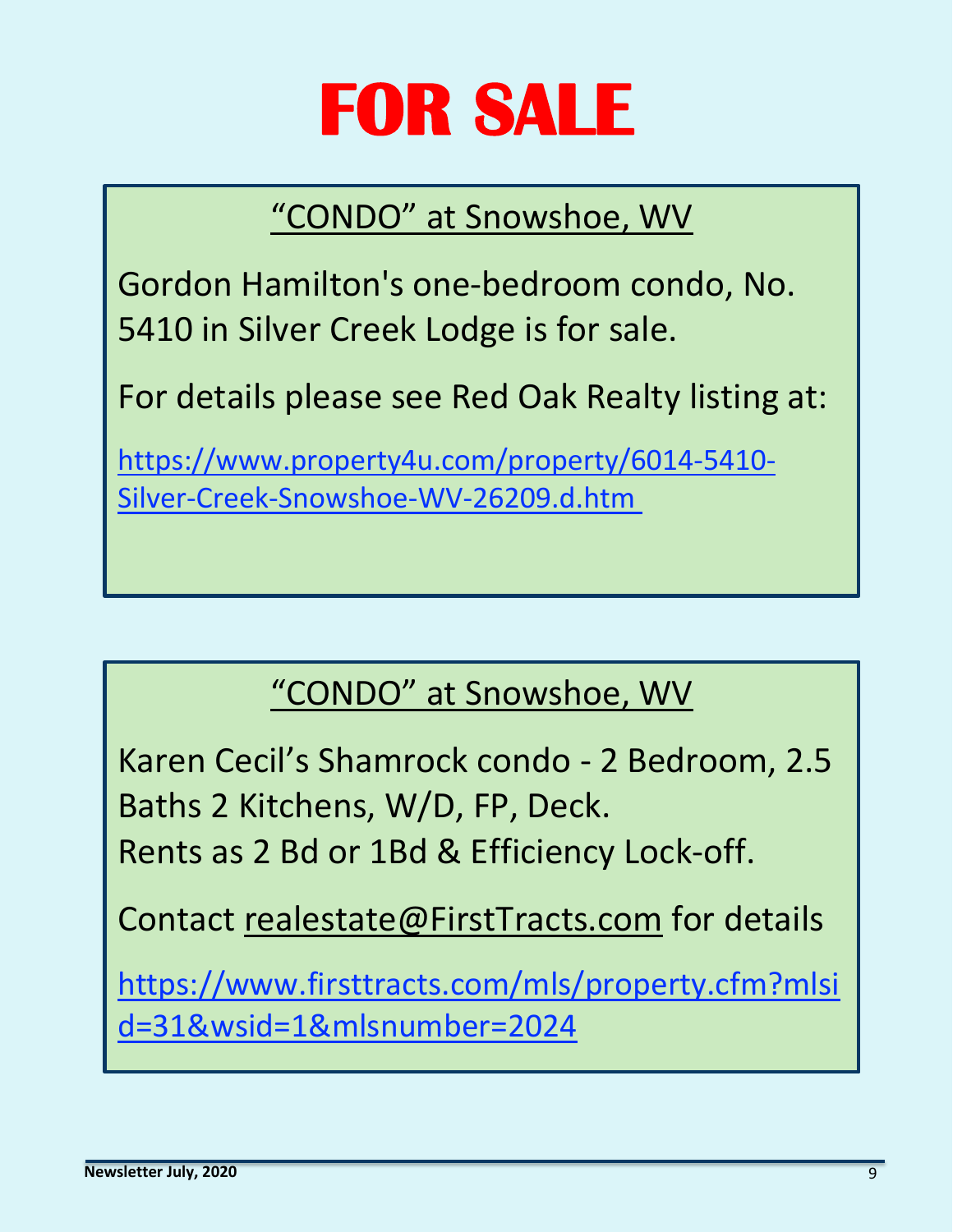## **Embroided RSAC logo now available!**



**Show your club spirit and look great on your next trip!**

**For only \$5 per item, you can now get the RSAC logo embroidered (as shown above) in black or royal blue on your favorite jacket, sweater, vest, shirt, hat or tote! (No leather, please.)**

**Just take your items to**

**Embroidery Concepts, 146 W 4th Street, Salem, VA 24153 Phone 540.387.0517**



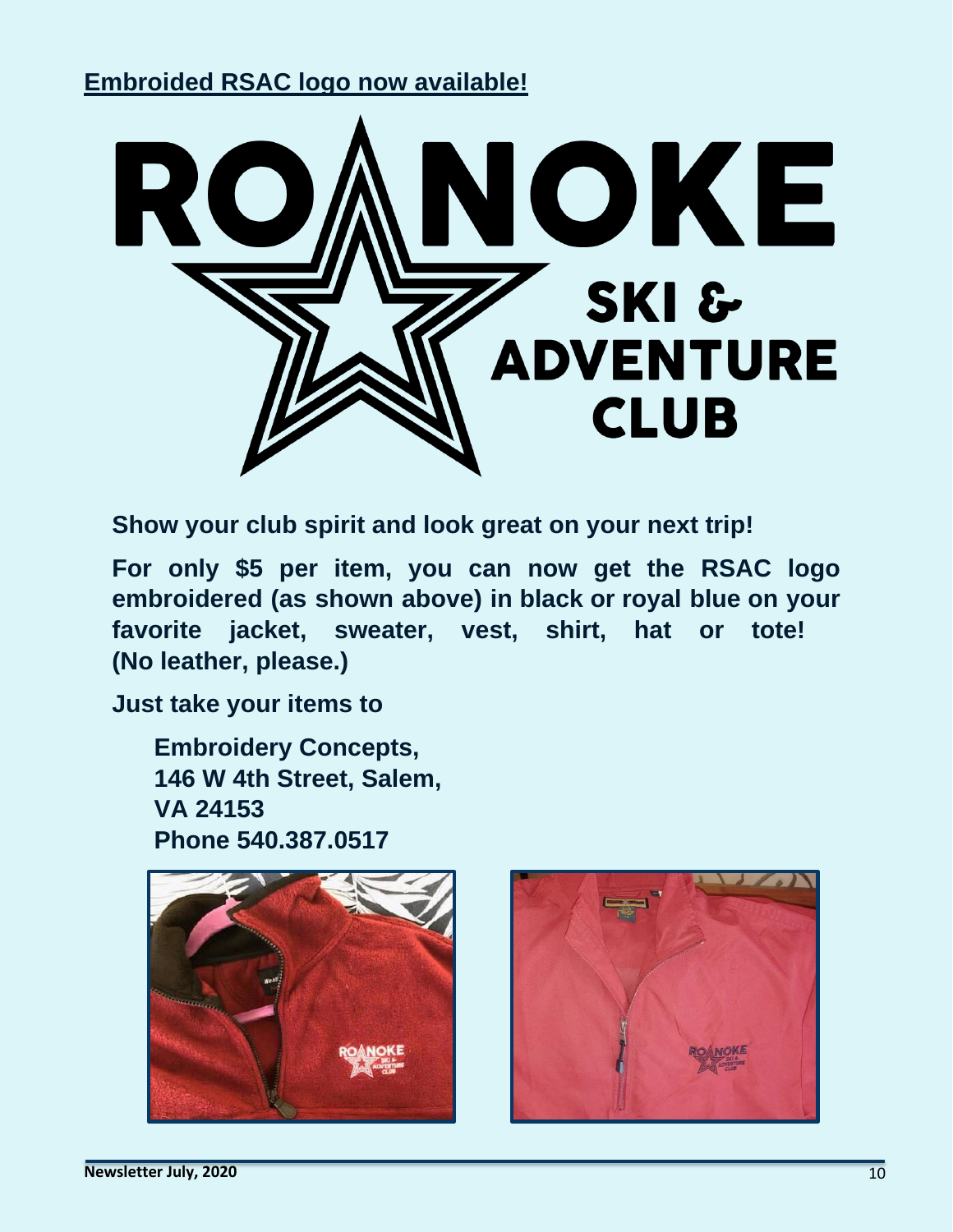## **Membership:**

#### **Announcement:**

**The Roanoke Ski & Adventure Club is now accepting online membership renewals and online new membership applications. Renewing members should log in with their email address. A password reset screen is available, if needed. There is a \$2 convenience fee for all online membership applications.**

**Membership dues are: \$35 for individual, \$50 for family and \$40 single family. Our Membership year runs from July 1st through June 30th of the following year. Membership applications received on or after April 1st will extend through June 30th of the following year. Please remember that your membership must be up-todate before registering for any trips.**

**Applications can be obtained via the Club website under the Membership tab or you can [click here.](https://roanokeskiclub.org/membership) We need the application completed and signed even if you are a returning member!**

#### **Marketing:**

**Pictures! Pictures! Pictures! As we start 2020, and our wonderful ski and adventure trips resume, please email your best pictures. We are updating the back wall of our event tent and would like to show off the fantastic trips the Club offers. Please contact a board officer. Thanks!**

#### **CHECK THIS OUT!**

**We will post our events to our new Facebook page so make sure you follow it and share with your friends! Now if you're wondering how to conquer any of these tasks, you'll be relieved to hear we will share these actions plus a few more at an upcoming membership meeting. Stay tuned! Click the logo on the left for a direct link! Have you checked it out** 

**yet?!?**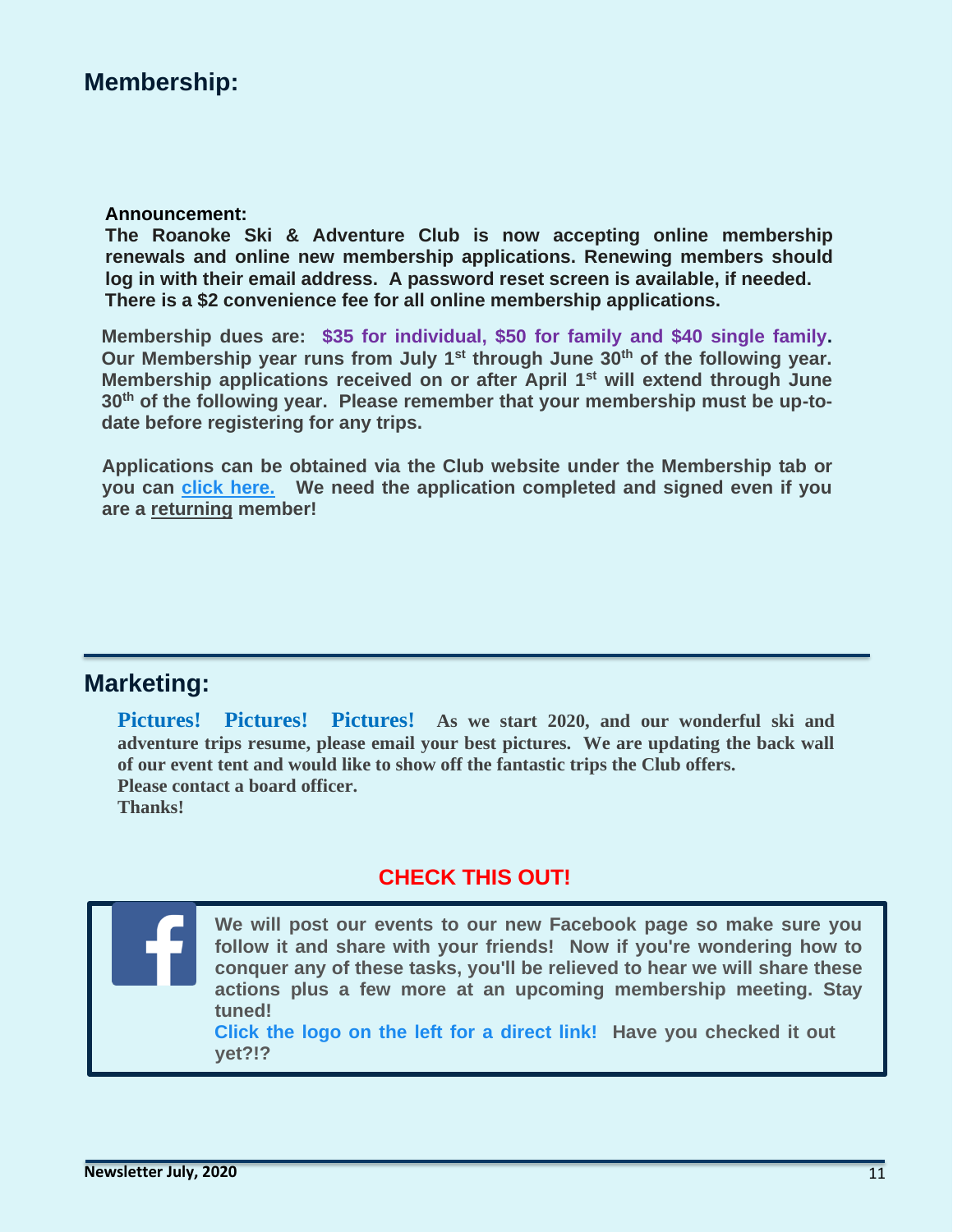

# **Treasurer's Report:**

**May 2020**

| Roanoke Ski & Adventure Club     |                     |                      |                                     |   |            |             |  |
|----------------------------------|---------------------|----------------------|-------------------------------------|---|------------|-------------|--|
| <b>Treasurer's Report</b>        |                     |                      |                                     |   |            |             |  |
|                                  |                     |                      | May 31, 2020                        |   |            |             |  |
|                                  |                     |                      |                                     |   |            |             |  |
| <b>General Checking Account:</b> |                     |                      |                                     |   |            |             |  |
| <b>Beginning Balance</b>         | 5/1/2020            |                      |                                     |   |            | \$10,871.18 |  |
| Income                           |                     |                      |                                     |   |            |             |  |
| <b>Membership Income</b>         |                     |                      |                                     |   | \$2,875.00 |             |  |
| <b>50/50 Raffle</b>              |                     |                      |                                     | Ś |            |             |  |
| <b>Ikon Pass Sales Income</b>    |                     |                      |                                     |   |            |             |  |
| <b>Lasagna Dinner Proceeds</b>   |                     |                      |                                     |   |            |             |  |
|                                  | <b>Total Income</b> |                      |                                     |   | 2,875.00   |             |  |
| <b>Expense</b>                   |                     |                      |                                     |   |            |             |  |
| Date                             | Ck #                | Payee                | For                                 |   |            |             |  |
| 5/4/2020                         | <b>Debit</b>        | <b>Afinity Pay</b>   | <b>Credit Card Charge</b>           |   | 1.82       |             |  |
| 5/15/2020                        | <b>Debit</b>        | <b>BB&amp;T Visa</b> | <b>Web Domain Name Registration</b> |   | 6.00       |             |  |
|                                  |                     |                      |                                     |   |            |             |  |
|                                  |                     |                      |                                     |   |            |             |  |
|                                  |                     |                      |                                     |   |            |             |  |
|                                  |                     |                      |                                     |   |            |             |  |
|                                  |                     |                      |                                     |   |            |             |  |
|                                  |                     |                      |                                     |   |            |             |  |
|                                  |                     |                      |                                     |   |            |             |  |
| <b>Total Expense</b>             |                     |                      |                                     |   | 7.82       |             |  |
| <b>Ending Balance</b>            | 5/31/2020           |                      |                                     |   |            | \$13,738.36 |  |